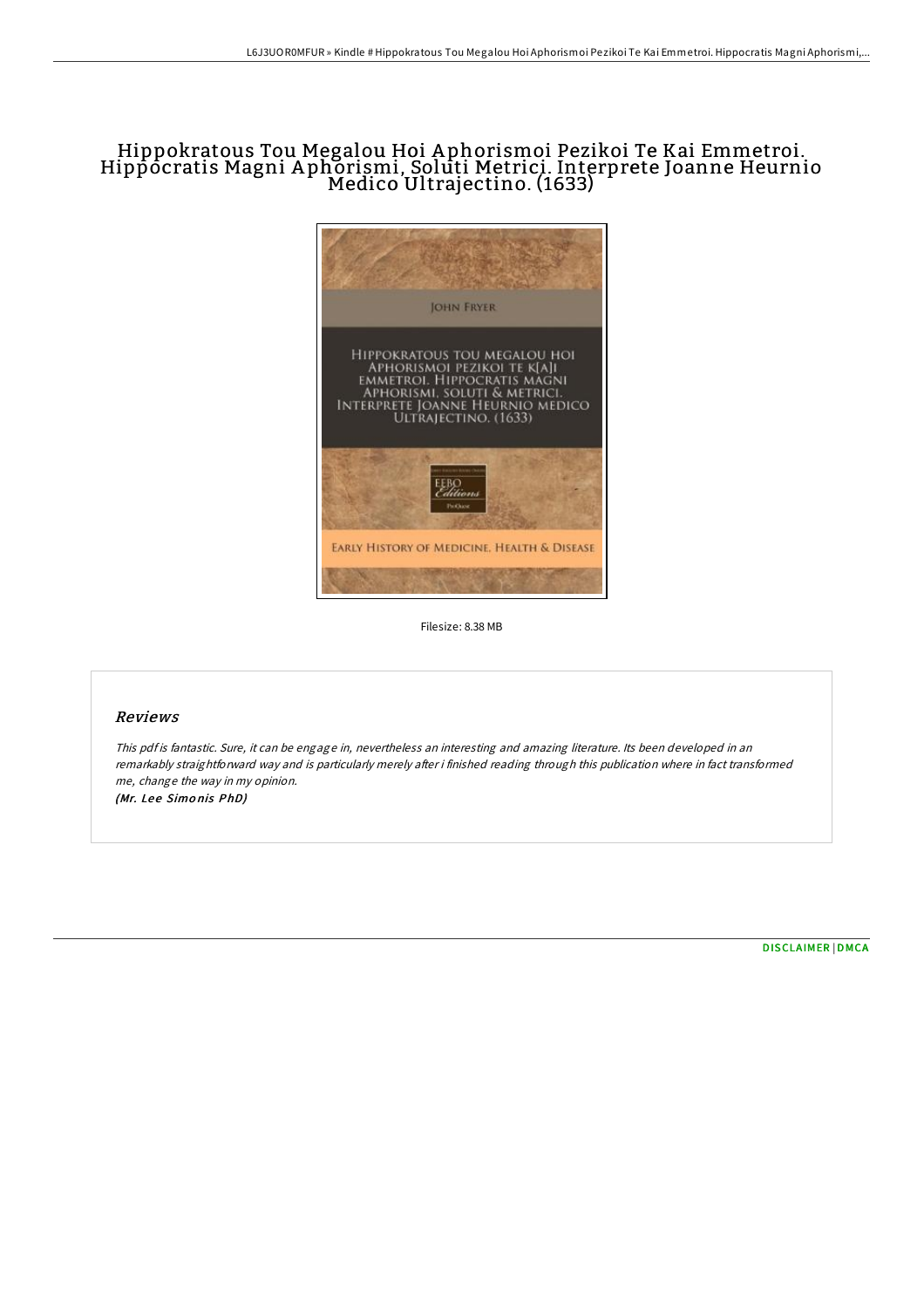#### HIPPOKRATOUS TOU MEGALOU HOI APHORISMOI PEZIKOI TE KAI EMMETROI. HIPPOCRATIS MAGNI APHORISMI, SOLUTI METRICI. INTERPRETE JOANNE HEURNIO MEDICO ULTRAJECTINO.  $(1633)$



To download Hippokratous Tou Megalou Hoi Aphorismoi Pezikoi Te Kai Emmetroi. Hippocratis Magni Aphorismi, Soluti Metrici. Interprete Joanne Heurnio Medico Ultrajectino. (1633) eBook, make sure you access the web link beneath and download the document or have access to additional information that are have conjunction with HIPPOKRATOUS TOU MEGALOU HOI APHORISMOI PEZIKOI TE KAI EMMETROI, HIPPOCRATIS MAGNI APHORISMI, SOLUTI METRICI. INTERPRETE JOANNE HEURNIO MEDICO ULTRAJECTINO. (1633) ebook.

Eebo Editions, Proquest. Paperback. Book Condition: New. This item is printed on demand. Paperback. 360 pages. Dimensions: 9.7in. x 7.4in. x 0.8in.EARLY HISTORY OF MEDICINE, HEALTH and DISEASE. Imagine holding history in your hands. Now you can. Digitally preserved and previously accessible only through libraries as Early English Books Online, this rare material is now available in single print editions. Thousands of books written between 1475 and 1700 can be delivered to your doorstep in individual volumes of high quality historical reproductions. This series includes fascinating studies on the human brain from as early as the 16th century, as well as early studies on the physiological effects of tobacco use. Anatomy texts, medical treatises and wound treatments are also discussed, revealing the exponential development of medical theory and practice over more than two hundred years. The below data was compiled from various identification fields in the bibliographic record of this title. This data is provided as an additional tool in helping to insure edition identification: Hippokratous tou megalou hoi Aphorismoi pezikoi te kai emmetroi. Hippocratis magni Aphorismi, soluti metrici. Interprete Joanne Heurnio medico Ultrajectino. Aphorisms. Hippocratis Coi omnis medicinae parentis Aphorismi versibus scripti. Hippocrates. Heurne, Johan van, 1543-1601. Winterton, Ralph, 1600-1636. Each aphorism in the original Greek, Greek verse and Latin prose (by Winterton), and Latin verse (by Fryer). Reprints and completes Aphorismorum Hippocratis liber primus, Cambridge, 1631; adds the Latin versifications of Fryers Hippocratis Coi omnis medicinae parentis Aphorismi versibus scripti, London, 1567. First nine words of the title, and the o in poseos, in Greek characters. Epigrammata regiorum medicinae professorum, Cantabrigiensis atque Oxoniensis, praesidentis et sociorum Collegii celeberrimi Medicorum Londinensium . . In Radulphi Wintertoni metaphrasin nuper editam. . . Quibus accedunt epigrammata therapeutica ejusdem . . has separate dated title page, pagination, and register. The dedication to...

 $\mathbb{R}$ Read Hippokratous Tou Megalou Hoi Aphorismoi Pezikoi Te Kai Emmetroi. Hippocratis Magni Aphorismi, Soluti Metrici. Interprete Joanne Heurnio Medico Ultrajectino. (1633) Online

Download PDF Hippokratous Tou Megalou Hoi Aphorismoi Pezikoi Te Kai Emmetroi. Hippocratis Magni Aphorismi, Soluti Metrici. Interprete Joanne Heurnio Medico Ultrajectino. (1633)